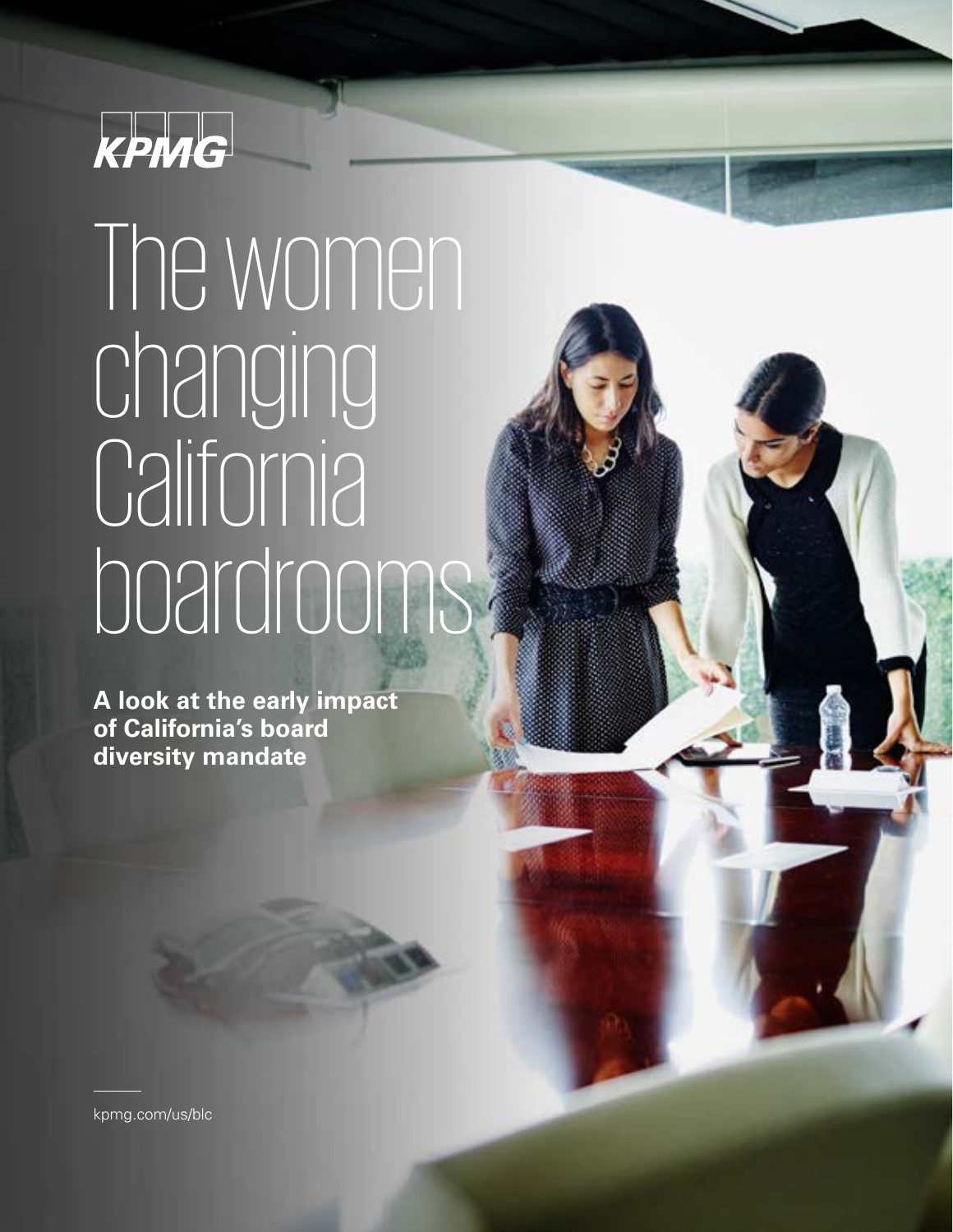

© 2020 KPMG LLP, a Delaware limited liability partnership and the U.S. member firm of the KPMG network of independent<br>member firms affiliated with KPMG International Cooperative ("KPMG International"), a Swiss entity. The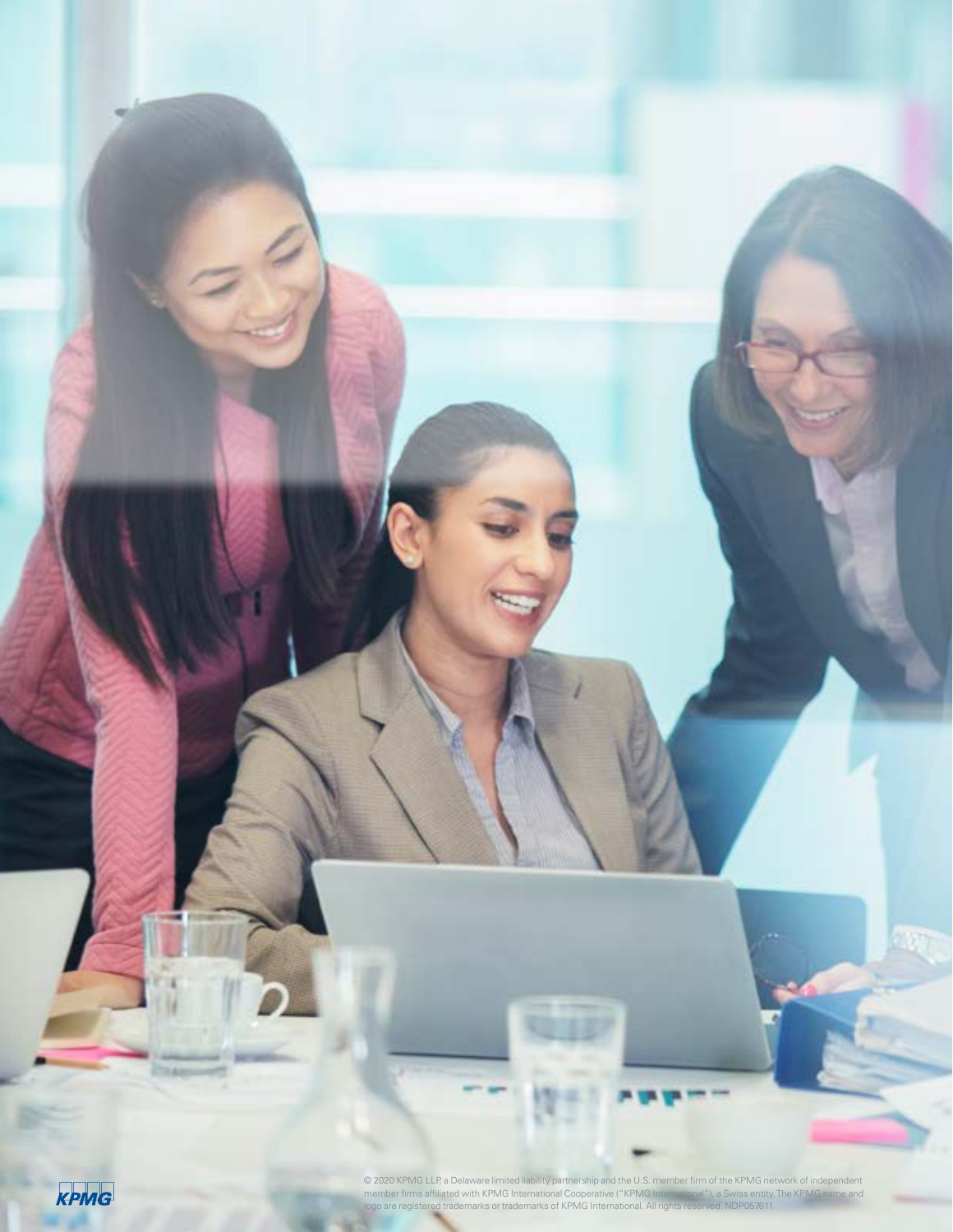

member firms affiliated with KPMG International Cooperative gistered trademarks or trademarks of KPMG International.

**Senate Bill 826, California's law mandating board gender diversity for public companies headquartered there, elevated the conversation about the importance of diversity in the boardroom. With the first deadline under the mandate now in effect—public companies headquartered in California and traded on the NYSE or Nasdaq were required to have at least one female director by December 31, 2019—we look at the law's early impact by studying the women who were added to previously all-male boards of companies headquartered in the state. While it is important to note that other aspects of diversity (such as racial and ethnic background, education, work and military experience, age, and LGBTQ status) are important considerations when building a diverse board, this report focuses specifically on gender, the focus of the California mandate.**

© 2020 KPMG LLP, a Delaware limited liability partnership and the U.S. member firm of the KPMG network of independent The women changing California boardrooms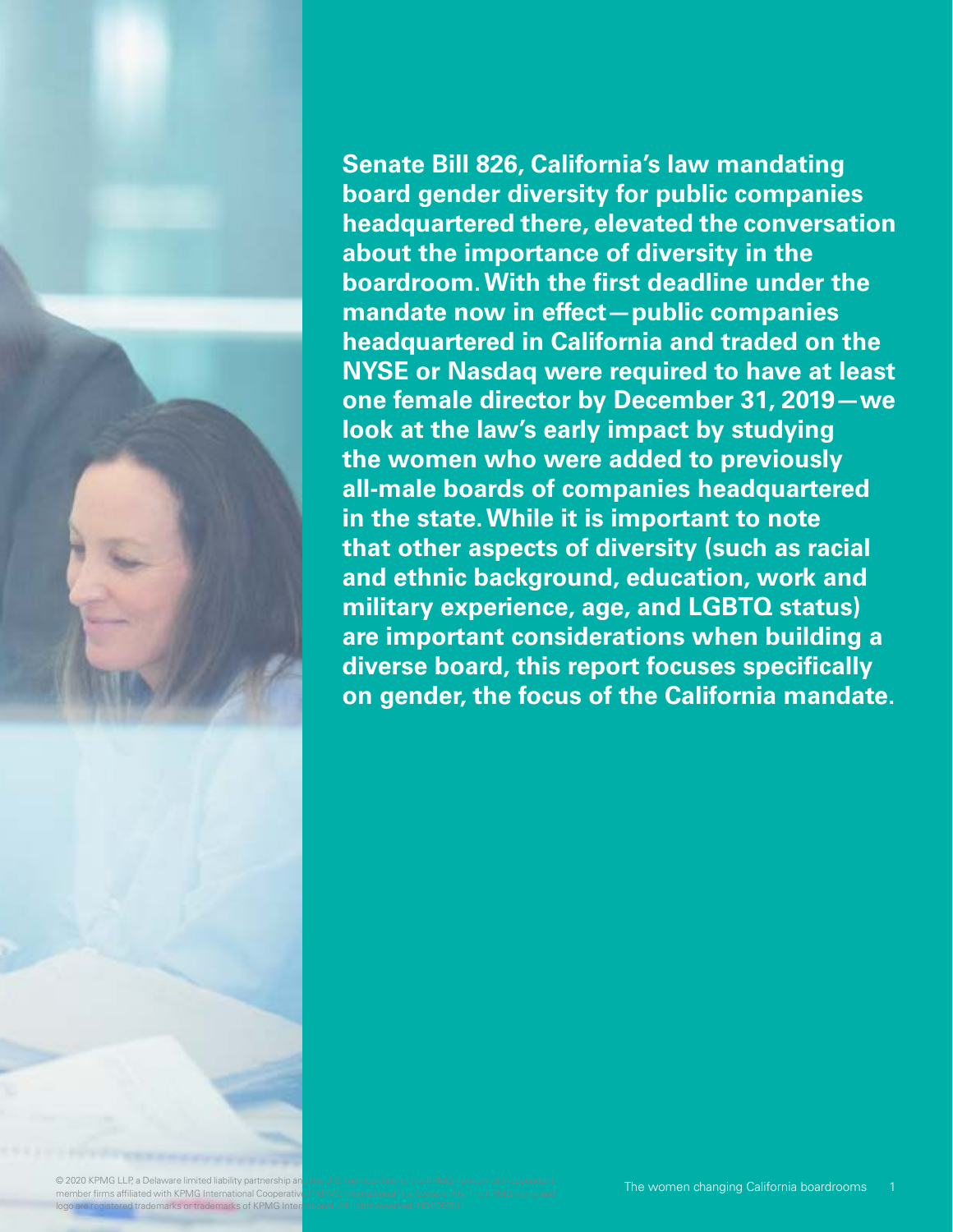### **Key facts: Senate Bill 826**

- Signed into law by California Governor Jerry Brown on September 30, 2018
- Requires public companies headquartered in California (as defined by the company's principal executive offices reported on Form 10-K) that are traded on the NYSE or Nasdaq to have at least one female director by **December 31, 2019,** and by **December 31, 2021,** to have:
	- At least three female directors if the board has six or more members
	- At least two female directors if the board has five members
	- At least one female director if the board has four or fewer members
- For the purposes of the law, directors will be considered female based on individual self-identification of "gender as a woman, without regard to the individual's designated sex at birth"1
- Companies that do not report compliance to the California Secretary of State may be fined \$100,000 for the first offense and \$300,000 for further offenses

# Key findings

### — Nearly all (**96 percent**)

public companies headquartered in California had at least one female director as of December 31, 2019.

- Nearly all of the female directors (**94 percent**) joined their boards as outside directors.
- Most of the female directors would not be considered overboarded,
	- with **69 percent** serving on only one board.
- Overall, the women added to previously all-male California boards during 2019 bring a wealth of education and experience to their boards.
	- Most (**73 percent**) are actively employed in addition to their board service, commonly in C-suite roles.
	- More than three-quarters (**76 percent**) have an advanced degree, with the MBA being the most common advanced degree held.

— Nearly three-quarters (**73 percent**) served on at least one board committee by the end of 2019.

1 California Senate Bill 826

© 2020 KPMG LLP, a Delaware limited liability partnership and the U.S. member firm of the KPMG network of independent member firms affiliated with KPMG International Cooperative ("KPMG International"), a Swiss entity. The KPMG name and logo are registered trademarks or trademarks of KPMG International. All rights reserved. NDP057611

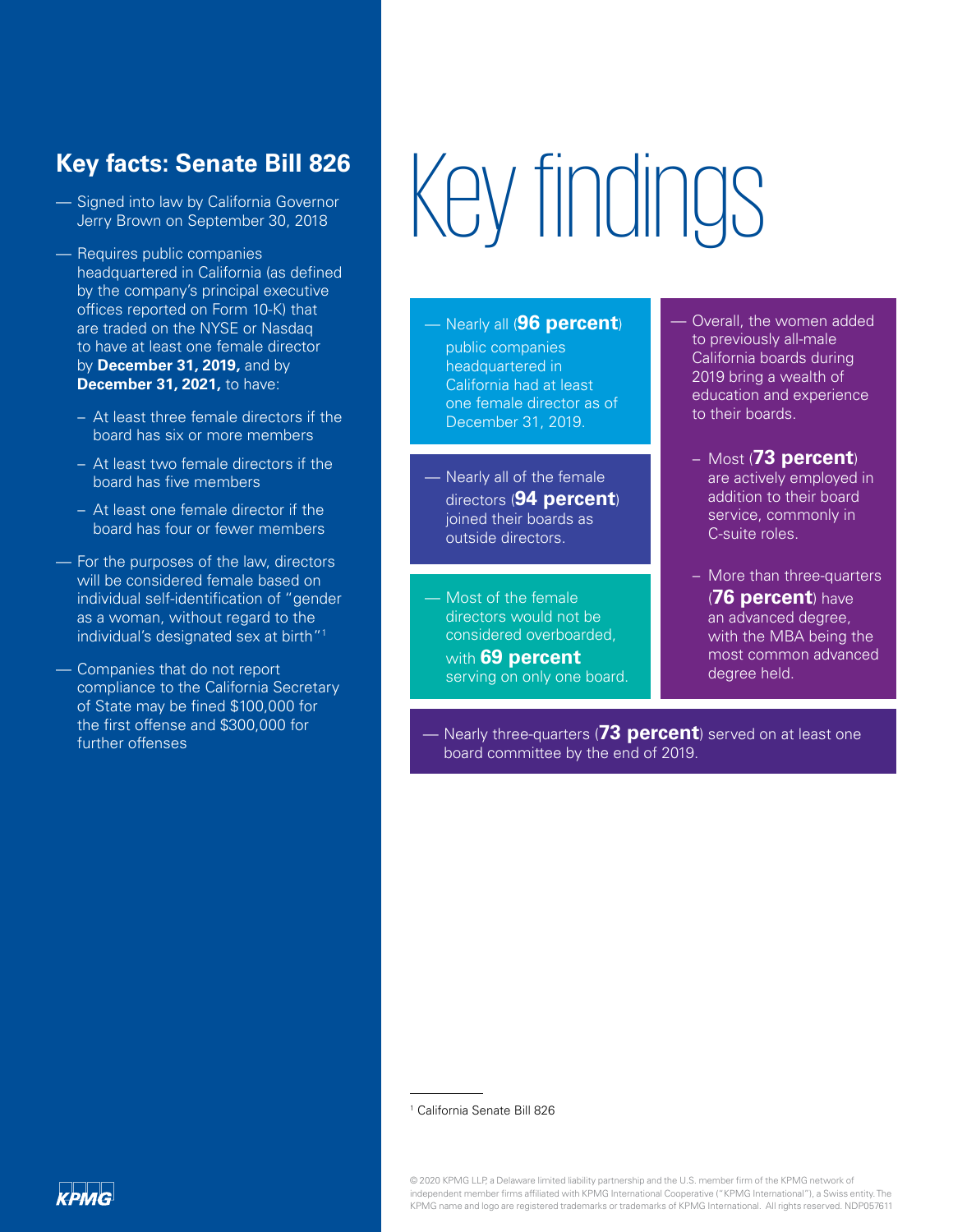### **Company** response

California's board diversity mandate led to the addition of many female directors to the boards of companies headquartered in the state. On the first deadline of December 31, 2019, only 27 companies (4 percent) of California-headquartered public companies had all-male boards. This compares to 29 percent that had all-male boards as of June 30, 2018.<sup>2</sup>

Of those companies that still had all-male boards as of December 31, 2019, 74 percent were microcap companies. More than one-third (37 percent) were in the health, pharmaceutical, or biotechnology sectors.3

### **Unintended consequences?**

A number of concerns have been raised about potential unintended consequences of the law, for instance, whether companies would add "token" directors who may be "underqualified" to serve on boards or simply name insiders to comply, and whether it would result in a large number of overboarded women directors. While only time will tell what the ultimate impact of the mandate will be, an examination of the data available after the first compliance deadline shows that, so far, these concerns do not appear to have come to fruition.



<sup>&</sup>lt;sup>2</sup> "Women on Boards of Public Companies Headquartered in California 2018 Report," Board Governance Research LLC.

© 2020 KPMG LLP, a Delaware limited liability partnership and the U.S. member firm of the KPMG network of independent The Women changing California boardrooms 3 member firms affiliated with KPMG International Cooperative ("KPMG International"), a Swiss entity. The KPMG name and logo are registered trademarks or trademarks of KPMG International. All rights reserved. NDP057611

<sup>3</sup> Market capitalization and sector information from BoardEx.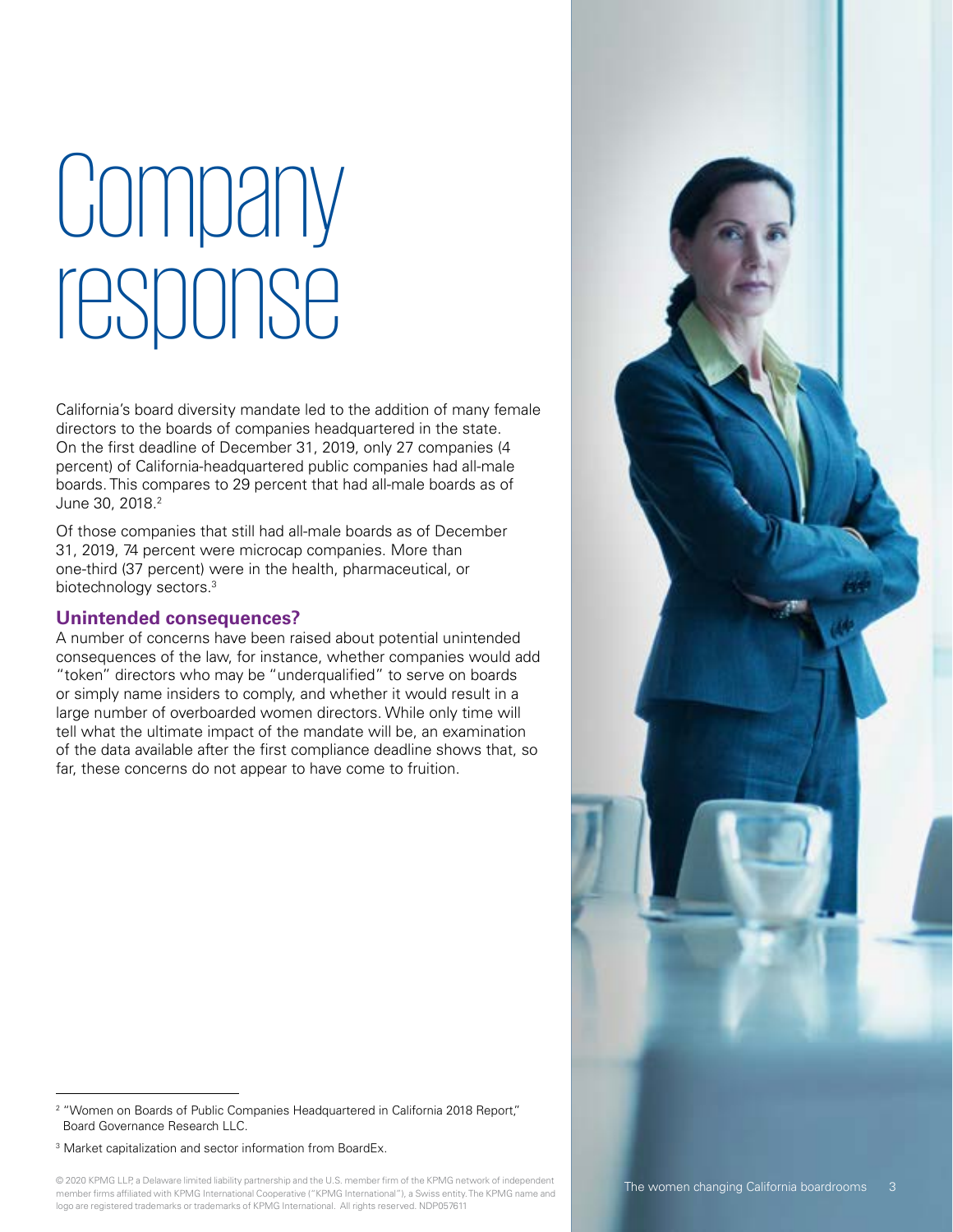### Who are the women who were added to all-male California boards?

The women who joined the boards of the previously all-male California boards (referred to hereafter as "female directors") bring a wealth of experience and expertise to their director service. Most of the female directors have advanced degrees and have served in a variety of leadership positions in their respective fields.

### **Work experience**

Nearly three-quarters (73 percent) of the 136 female directors for which employment information was available are actively employed in addition to their board service. Among those, nearly half (46 percent) currently hold C-suite positions, including titles such as chief executive officer or president, chief finance officer, chief operating officer, or other C-suite roles, such as chief marketing officer, and chief legal officer, as well as C-suite titles common in bio-technology and pharmaceutical companies, such as chief scientific officer and chief medical officer.

### **Titles held by female directors**



**Note:** Does not equal 100% due to rounding. Many of the women with the titles "Partner/Managing director/Principal" are in the finance/ investment banking industry.

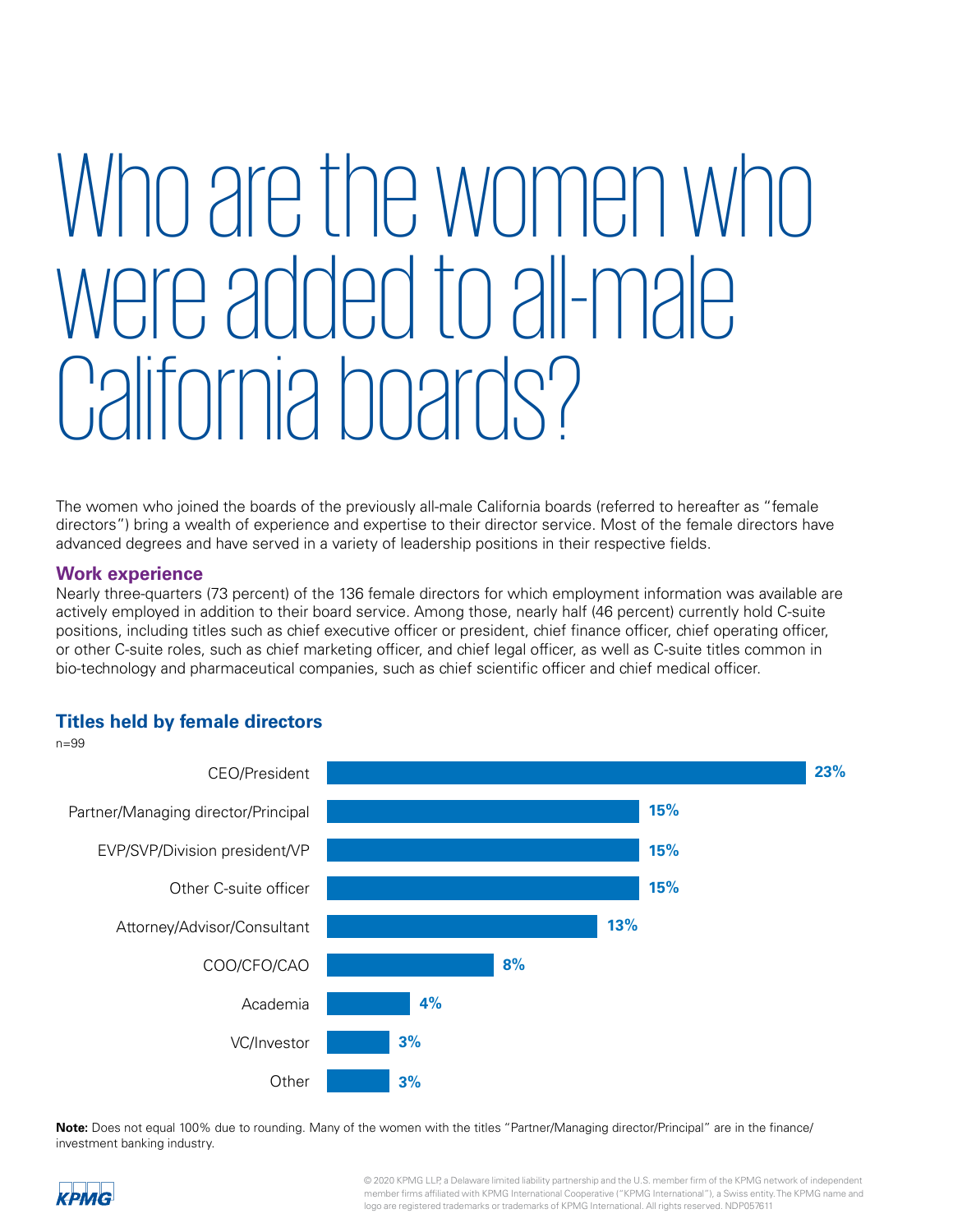### **Educational background**

More than three-quarters (76 percent) of the 131 female directors for which educational background information was available have advanced degrees, 18 percent of which have two or more advanced degrees. The master of business administration (MBA) is the most common advanced degree. PhDs in a science or health-related field and MDs are also common among this group, likely driven by the fact that so many of the companies that added women to their boards are in the pharmaceutical, biotechnology, and health sectors.

### **Advanced degrees held by female directors**

n=99; multiple degrees possible



### **Board experience**

As shown by the chart below, the majority (62 percent) of the women who joined all-male California boards during 2019 were first-time directors, suggesting that the law broadened the candidate pool for public company directors in California.



### **Current and past public company board seats held by female directors**

© 2020 KPMG LLP, a Delaware limited liability partnership and the U.S. member firm of the KPMG network of independent<br>
The women changing California boardrooms 5 member firms affiliated with KPMG International Cooperative ("KPMG International"), a Swiss entity. The KPMG name and logo are registered trademarks or trademarks of KPMG International. All rights reserved. NDP057611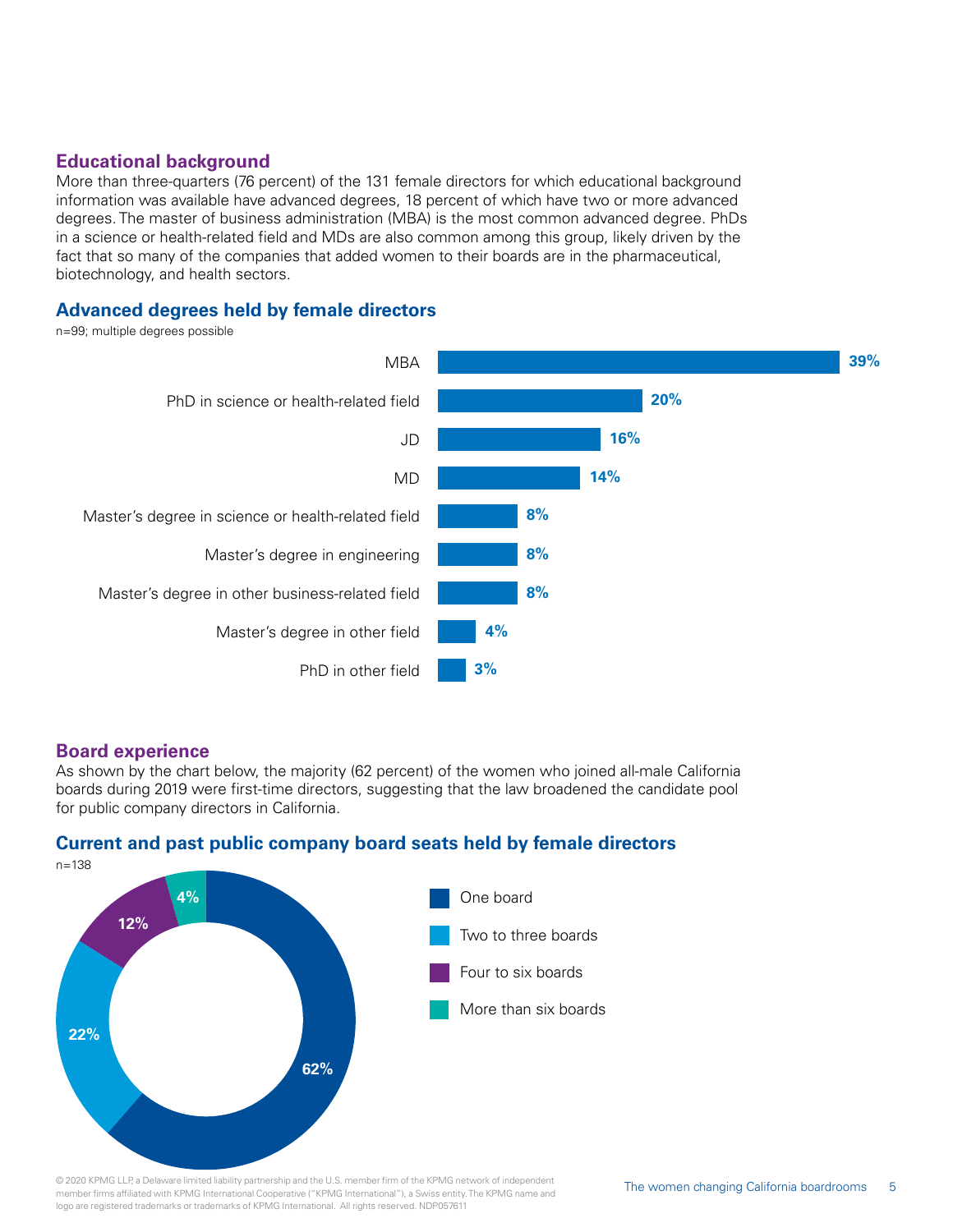### **Insiders or outsiders?**

Nearly all of the female directors (94 percent) joined their boards as outside directors. Nine female executives joined the board of their own company during 2019, possibly to allow the company to comply with SB 826 without adding a new outside director. These women also serve in C-suite roles such as chief financial officer, chief human resources officer, or chief medical/scientific officer.

### **Director age**

The 109 female directors for which age data is available ranged in age from 38 to 71 years. The average and median age of these women is 58 years. As shown in the chart to the right, 84 percent are in their fifties or sixties, similar to the ages of women serving on public company boards across the U.S.

### **Age of female directors**



### **Overboarding concerns**

While some critics of the law voiced concerns that the same women might be sought after by several California companies, only 4 of the 138 women studied were added to more than one all-male California board during 2019.<sup>4</sup> Each of these 4 women were added to two such boards.

While proxy advisor and institutional investor policies have varying thresholds for overboarding for outside directors, by any standard, the majority of new directors added in 2019 would not be considered overboarded. More than twothirds (69 percent) only serve on the California board that they joined in 2019. A handful serve on more than three public company boards and one female director serves on six public company boards.

**Number of public boards on which female directors currently serve**





<sup>4</sup> Other women were added to more than one California board during 2019; however, those other boards already had at least one female director at the beginning of 2019 and therefore are not included in the this study.

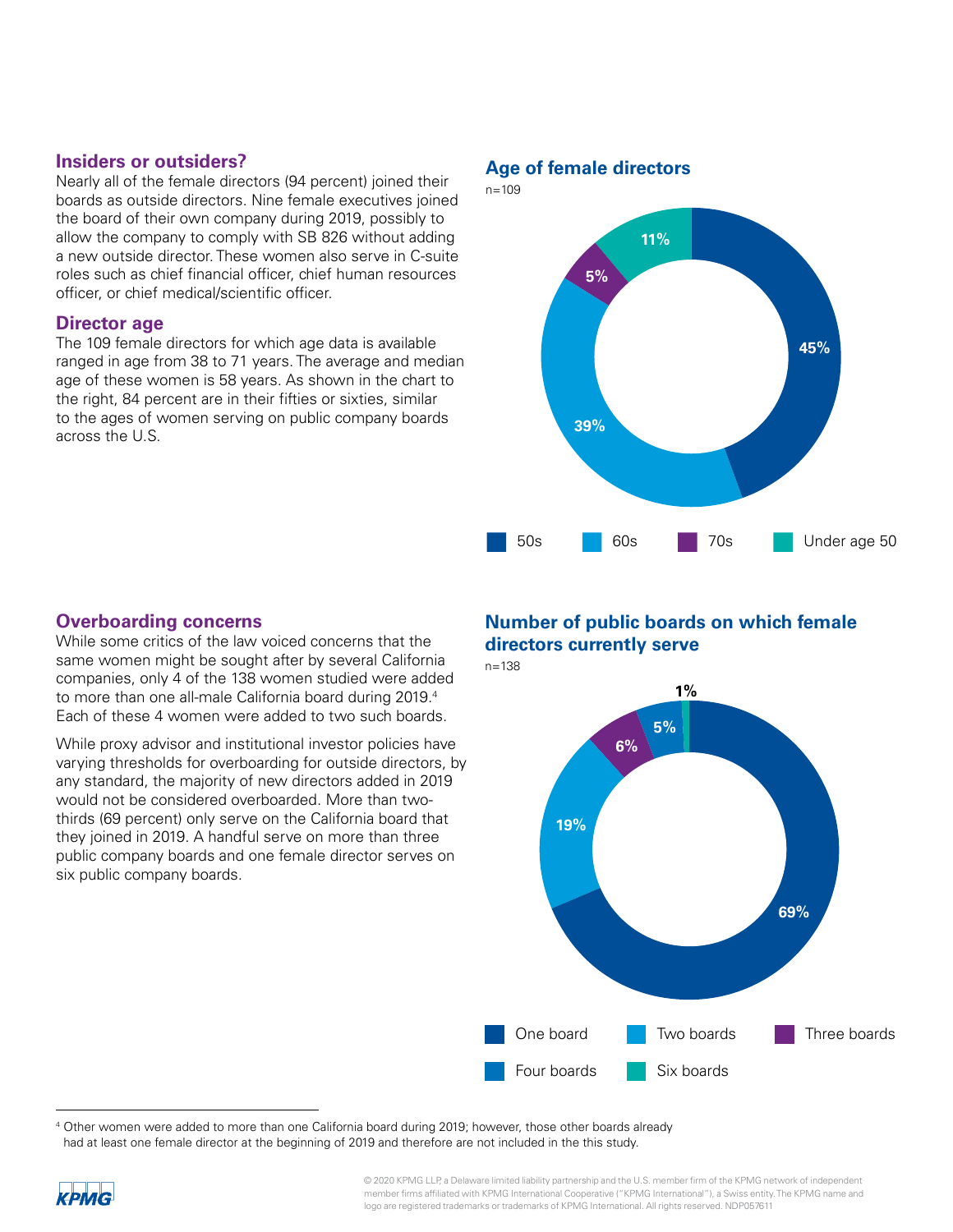### **Key committee roles**

Committee service is a good way for new directors to become involved in the important work of the board. Service on the three key committees—audit, compensation, and nominating/governance provides an opportunity to contribute and to learn about the company's risks and challenges.

Nearly three-quarters (73 percent) of the 123 female directors for which information regarding committee assignments was available served on at least one board committee by the end of 2019.

### **Number of board committee roles**



Most of the new directors serve on the nominating/governance committee or the audit committee. Twelve percent of the women were named committee chairs within their first year on the previously all-male California boards on which they serve.

### **Committees on which female directors serve**

n=123 multiple committees possible

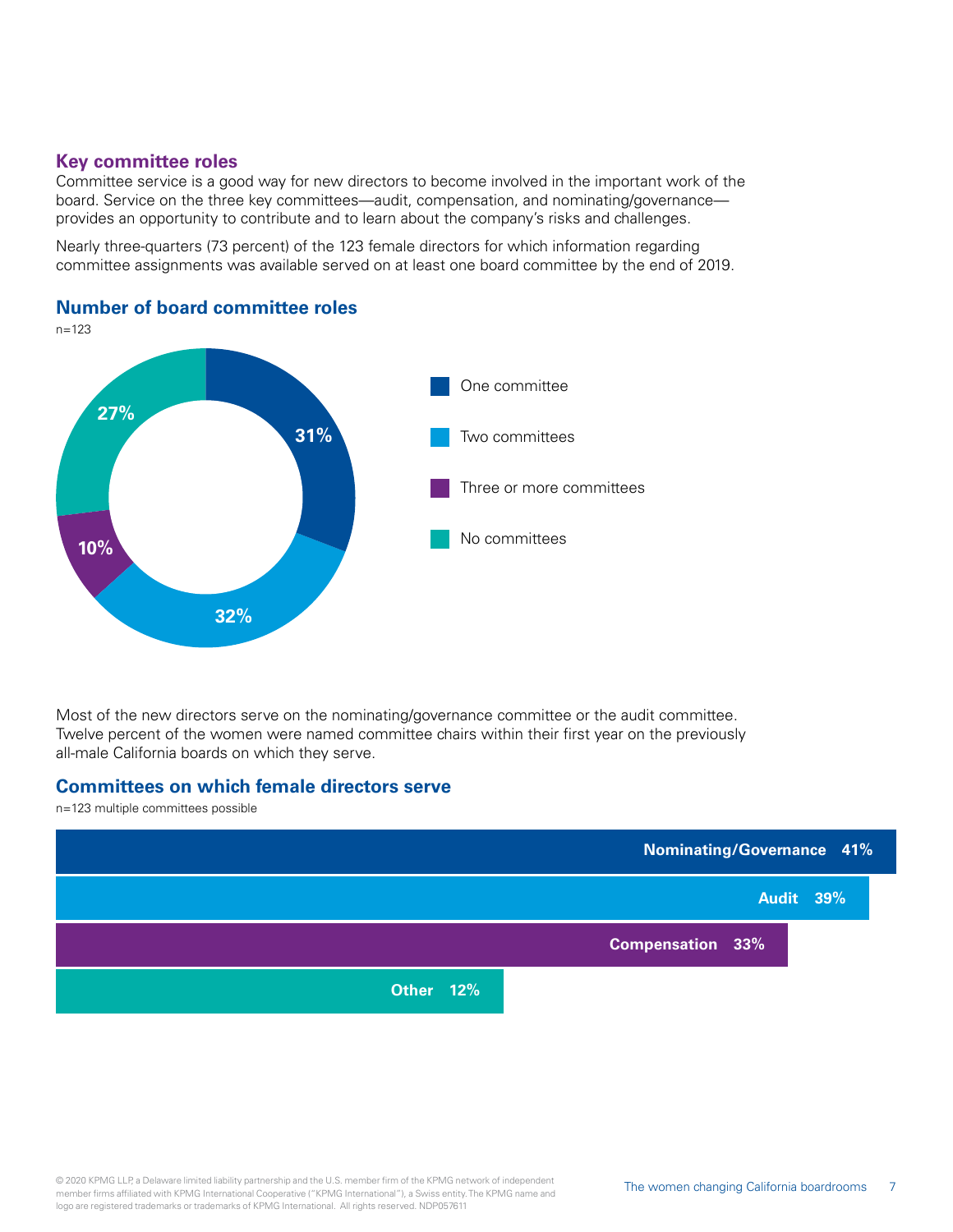# Methodology

This study examines the 138 women who were added to 126 public companies headquartered in California that had all-male boards as of December 31, 2018. Sixteen of the 126 companies added two women to their boards during 2019. A total of 142 board seats are included in the study because four women joined two previously all-male boards of California companies during 2019. Most of the 126 companies (52 percent) are microcap companies with less than \$300 million in market cap as of December 2019. Nearly half (44 percent) of the companies are in the pharmaceuticals, biotechnology, and health sectors.<sup>5</sup>

Information regarding companies' sectors, market capitalization, director ages, and number of other boards (current and past) were taken from BoardEx as of December 2019. All other data was collected from Form 8-Ks, proxy statements (DEF 14A), and company websites.

Companies were excluded from the study if:

- The "Principal Executive Offices" reported on their most recent 10-K was not in California
- They were acquired by or merged with a company not headquartered in California during 2019
- They went public during 2019 with women on their boards at the time of the IPO

Every effort was taken to identify all public companies that are headquartered in California and traded on the NYSE or Nasdaq. Any omissions are unintentional.

<sup>&</sup>lt;sup>5</sup> Market capitalization and sector information from BoardEx.



© 2020 KPMG LLP, a Delaware limited liability partnership and the U.S. member firm of the KPMG network of independent<br>member firms affiliated with KPMG International Cooperative ("KPMG International"), a Swiss entity. The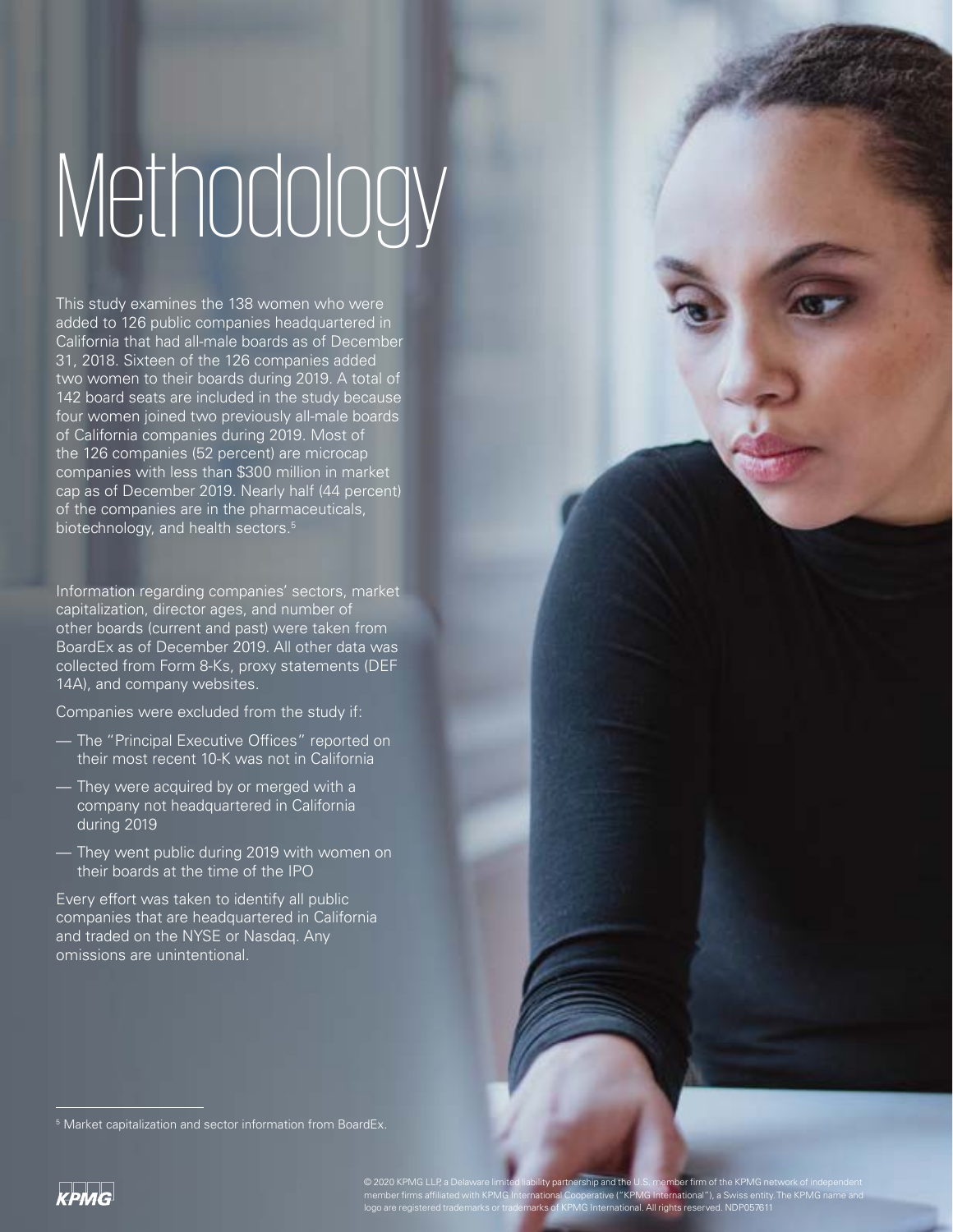## About the KPMG Board Leadership Center

The KPMG Board Leadership Center champions outstanding governance to help drive long-term corporate value and enhance investor confidence. Through an array of programs and perspectives—including KPMG's Audit Committee Institute, the WomenCorporateDirectors Foundation, and more—the Center engages with directors and business leaders to help articulate their challenges and promote continuous improvement of public- and private-company governance. Drawing on insights from KPMG professionals and governance experts worldwide, the Center delivers practical thought leadership—on risk and strategy, talent and technology, globalization and compliance, financial reporting and audit quality, and more—all through a board lens. Learn more at **[kpmg.com/us/blc](https://boardleadership.kpmg.us?utm_source=tlpdfwomenoncaboards&utm_medium=referral&mid=m-00005396&utm_campaign=c-00084018&cid=c-00084018)**.

logo are registered trademarks or trademarks of KPMG International. All rights reserved. NDP057611